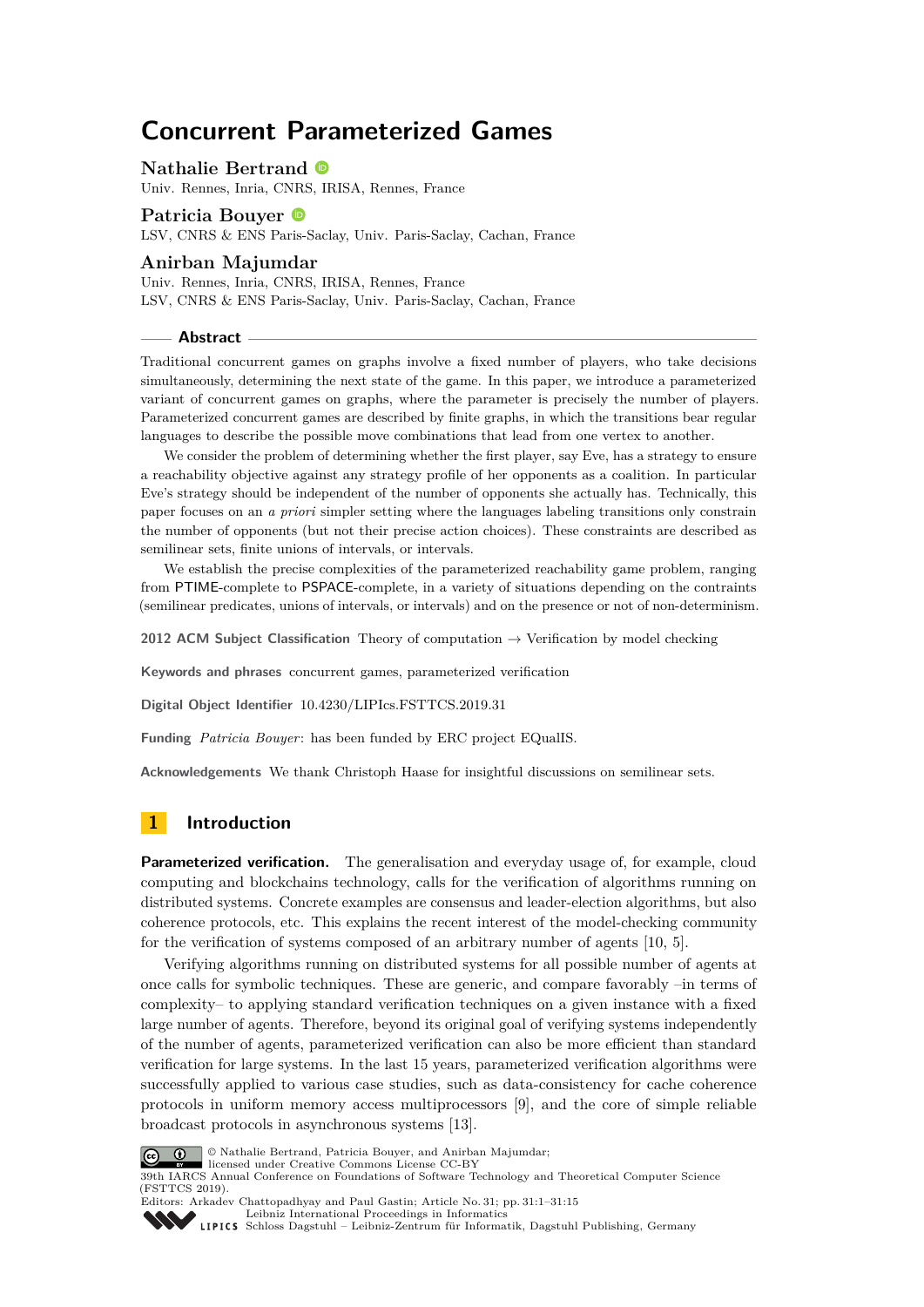### **31:2 Concurrent Parameterized Games**

**Multiplayer concurrent games.** In parallel, for multi-agents systems, the AI and modelchecking communities traditionally use concurrent games on graphs to model the complex interactions between agents [\[1,](#page-13-4) [2\]](#page-13-5). An arena for *n* players is a directed graph where the transitions are labeled by *n*-tuples of actions. At each vertex of the graph, the *n* players select simultaneously and independently an action, and the next vertex is determined by the combined move consisting of all the actions. Most often, one considers infinite duration plays, that is plays generated by iterating this process forever. Concepts studied on multiplayer concurrent games include some borrowed from game theory, such as winning strategies (see e.g. [\[1\]](#page-13-4)), rationality of players (see e.g. [\[11\]](#page-13-6)), Nash equilibria (see e.g. [\[17,](#page-14-1) [6\]](#page-13-7)).

**Concurrent games with a parameterized number of players.** The purpose of the current paper is to settle the foundations of concurrent games involving a parameterized number of players, paving the way to the modelling and verification of interactions involving an arbitrary number of agents. We envision that such games may later have applications in a variety of contexts, such as telecommunications and distributed algorithms. The conclusion presents a simple coordination game, and one of our long-term objectives is to solve the distributed synthesis problem of such games.

Generalising concurrent games to a parameterized number of agents can be done by replacing, on edges of the arena, tuples representing the choice of each of the agents by languages of finite yet *a priori* unbounded words. It seems natural to first consider regular languages, represented by regular expressions. For instance the label  $a<sup>+</sup>$  represents that all players choose action  $a$ , while  $ab^+$  is the situation where the first player chooses  $a$ , while all other players play *b*. Such a parameterized arena can represent infinitely many interaction situations, one for each possible number of agents. In parameterized concurrent games, the agents do not know *a priori* the number of agents participating to the interaction. Each player observes the action it plays and the vertices the play goes through. These pieces of information may refine the knowledge each player has on the number of involved agents.

<span id="page-1-0"></span>Figure [1](#page-1-0) presents a first example of a parameterized arena. This arena represents a situation where the players need to figure out the parity of their number in order to make a correct decision (action *b* if there is an even number of players, and *c* otherwise). Here, players can collectively reach the target vertex *v*4: they all play *a* in the two first steps, and from  $v_3$ , if the play went through  $v_1$  (resp.  $v_2$ ), they all play *b* (resp. *c*).



**Figure 1** Example of a parameterized arena.

As for traditional concurrent games, one can consider natural questions such as, for instance, the distributed synthesis problem as in the above example, or the existence and computation of Nash equilibria. To start with, we consider a simpler decision problem: the first player, called Eve, is distinguished, and the question is whether she can ensure a reachability objective against the coalition of the other players, not knowing *a priori* the number of her opponents. She therefore must play uniformly, whatever the number of opponents she has. To simplify the exposition, we assume that the languages on transition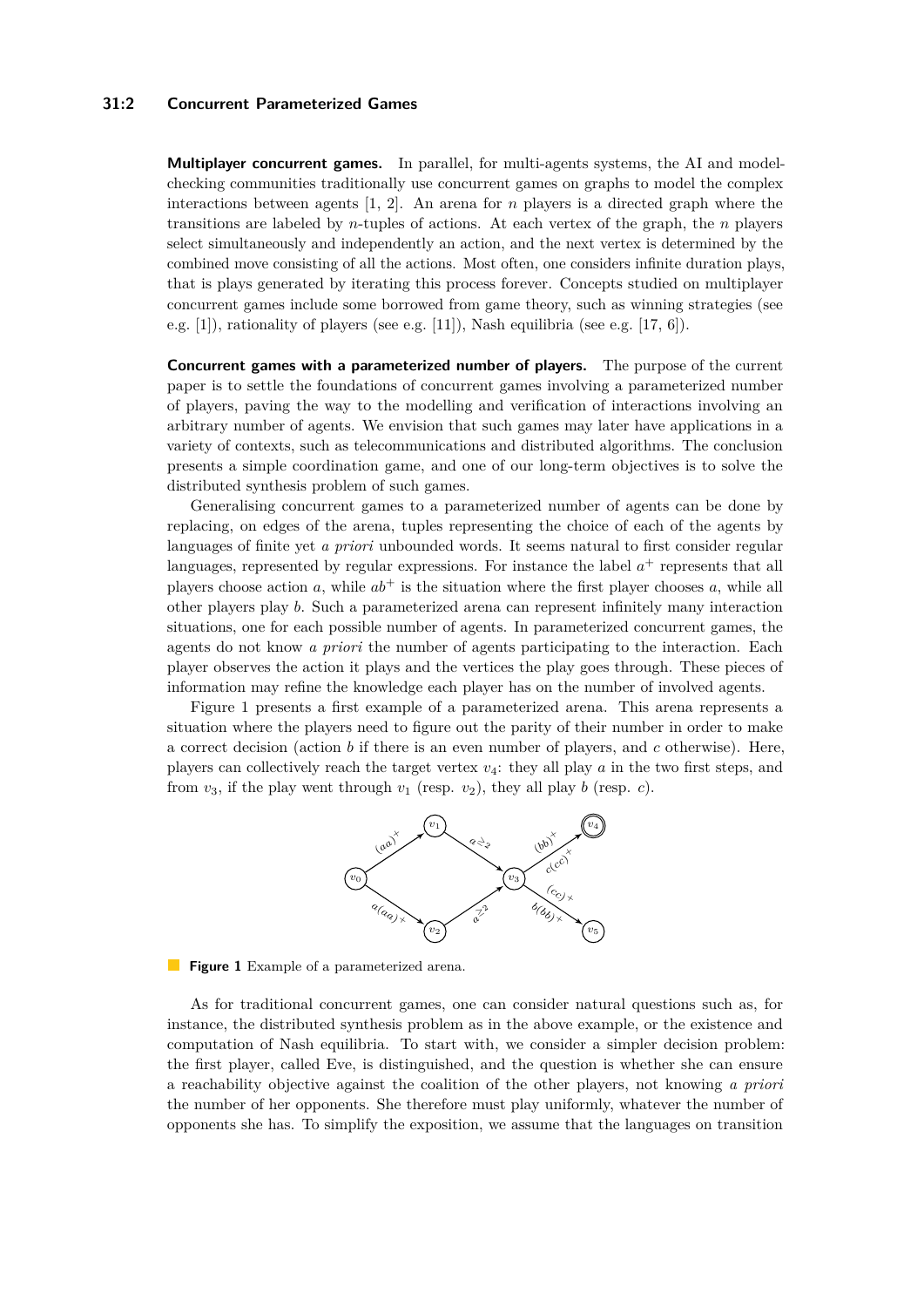of the arena are particularly simple: they only constrain the number of opponents Eve has. However, as discussed in Section [4,](#page-11-0) this simpler setting is not restrictive for the decision problem we consider.

**Contributions.** After the definition of the parameterized game setting, the main contribution of this paper is the resolution of the so-called parameterized reachability game problem, with tight complexity bounds. We distinguish several cases, depending on whether arenas are deterministic or not, and on whether constraints on the number of opponents are intervals, finite unions of intervals, or semilinear sets.

The existence of a uniformly winning strategy for Eve reduces to the resolution of the *knowledge game*, a two-player reachability turn-based game. The latter is *a priori* exponential in the size of the original arena, since vertices include the knowledge Eve has on the possible number of her opponents, and this exponential blowup is unavoidable. Yet, when constraints are only intervals, the knowledge game is only of polynomial size. In this particular case, we prove the parameterized game problem to be PTIME-complete. For finite unions of intervals, and when the parameterized arena is deterministic, we show that if Eve has a winning strategy, she has one that can be represented by a polynomial size strategy tree. This small model property, together with the encoding of 3SAT allows us to prove the problem to be NP-complete. Finally, for finite unions of intervals and non-deterministic arenas, or for semilinear sets (with no assumption of non-determinism) the parameterized game problem is PSPACE-complete. The lower bound is obtained by a reduction from QBF-SAT, while the upper bound derives from a depth-first search algorithm on an exponential size tree, non-trivially extracted from the knowledge game. All the complexities are summarized in Table [1,](#page-5-0) on page [6.](#page-5-0)

**Related work.** Up to our knowledge, this contribution is the first to introduce and study a model of concurrent games with a parameterized number of players. Our model of parameterized concurrent games mixes interactions and an arbitrary number of agents. As far as we are aware, only a couple of other works in parameterized verification have defined a game semantics, and they all largely differ from the current setting. First, to study broadcast networks of many identical Markov decision processes, broadcast networks of two-player games were introduced [\[4\]](#page-13-8). There, the behaviour of each agent is the same and is described by a two-player turn-based game. Second, a control problem for an arbitrary size population of identical agents was studied in [\[3\]](#page-13-9). In that work, a controller plays against a parameterized number of agents, similarly to Eve playing against an unknown number of opponents. However, in contrast to our parameterized games, in the population control problem, the semantics is a turn-based game, and, most importantly, the arena is not centralized.

# <span id="page-2-0"></span>**2 Game setting**

We first introduce parameterized arenas, which form a simple setting for modelling games with a parameterized number of players. In such arenas, edges are labeled with sets of pairs (*a, k*) for *a* an action of Eve, and *k* a number of opponents. We discuss in Section [4](#page-11-0) how a natural extension of concurrent games to a parameterized number of players, with regular languages on edges, reduces to this simpler setting. In the whole paper, we denote by N the set of natural numbers (including 0) and write  $\mathbb{N}_{>0}$  for the set of positive natural numbers.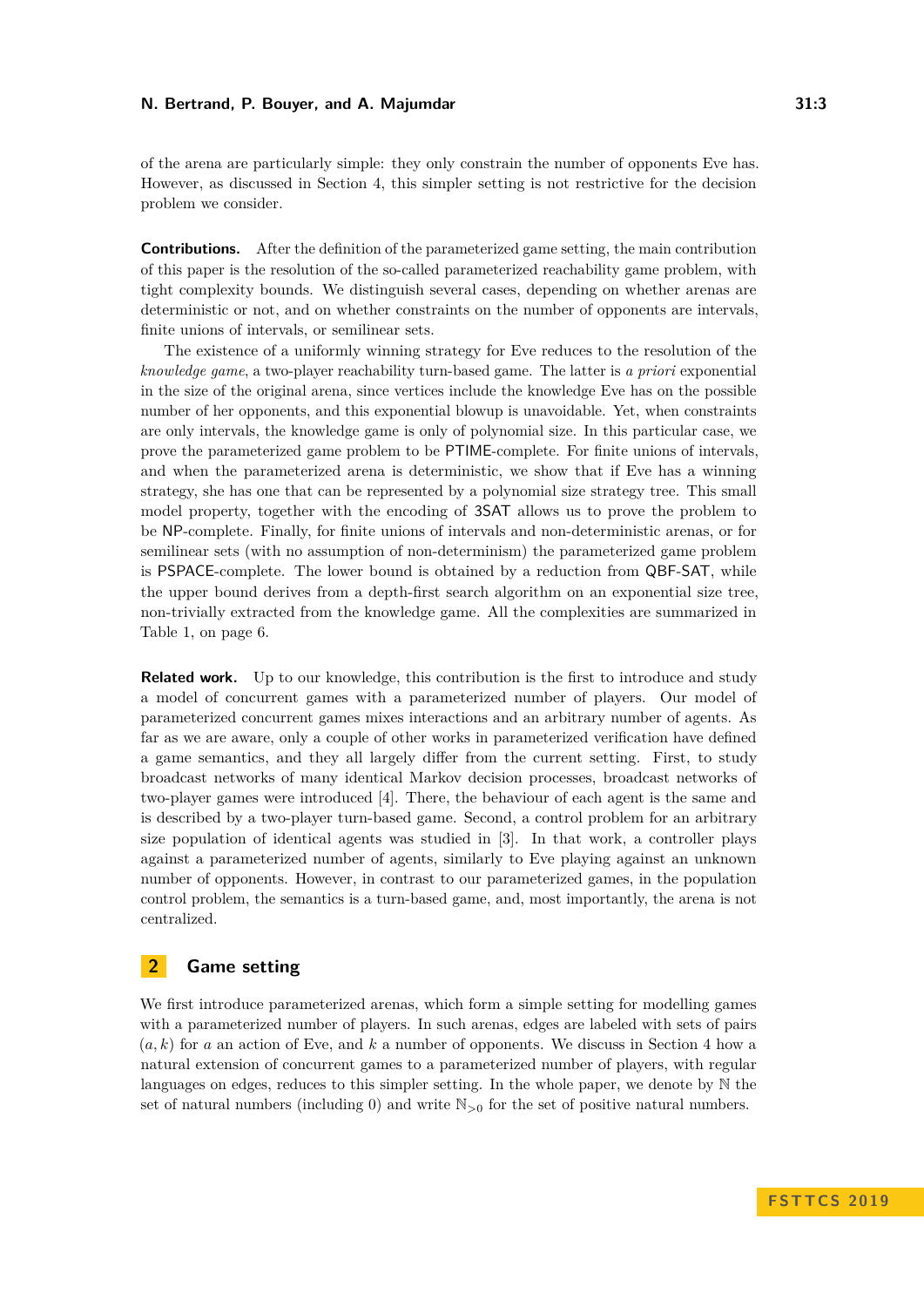**► Definition 1.** *A* parameterized arena *is a tuple*  $A = \langle V, \Sigma, \Delta \rangle$  *where* 

- *V is a finite set of vertices;*  $\overline{a}$
- Σ *is a finite set of actions;*
- $\Delta: V \times \Sigma \times \mathbb{N}_{>0} \to 2^V$  *is the transition function.*

The arena is *deterministic* if for every  $v \in V$ , and every pair  $(a, k) \in \Sigma \times \mathbb{N}_{>0}$ , there is at most one vertex  $v' \in V$  such that  $v' \in \Delta(v, a, k)$ . Action  $a \in \Sigma$  is *enabled* at vertex *v* if there exists  $k \in \mathbb{N}_{>0}$  such that  $\Delta(v, a, k) \neq \emptyset$ . The arena is assumed to be *complete for enabled actions*: for every  $v \in V$ , if *a* is enabled at *v*, then for all  $k \in \mathbb{N}_{>0}$ ,  $\Delta(v, a, k) \neq \emptyset$ . This assumption is natural: Eve does not know how many opponents she has, and the successor vertex must exist whatever that number is. Given a predicate  $P \subseteq N_{>0}$ ,  $\Delta(v, a, P)$  is a shorthand for  $\bigcup_{k \in P} \Delta(v, a, k)$ .

<span id="page-3-0"></span>Further, for any  $v, v' \in V$  and  $a \in \Sigma$ , we introduce the following notation to represent the set of number of opponents that can lead from *v* to *v'* under action *a* of Eve:  $\nabla$  $(v, a, v')$  ${k \in \mathbb{N}_{>0} | v' \in \Delta(v, a, k)}$ . Finally, we write  $E = {(v, a, v') | \exists k \in \mathbb{N}_{>0}, v' \in \Delta(v, a, k)}$  for the set of *edges* of the arena.



**Figure 2** Example of a parameterized reachability game.

<span id="page-3-1"></span>► **Example 2.** An example of a deterministic parameterized reachability game is presented in Figure [2,](#page-3-0) with  $V = \{v_0, \ldots, v_5\}, \Sigma = \{a, b\}.$  Here and in other pictures, we use constraints to represent the transition function: for instance, the label ' $a = 1$ ' on the transition from  $v_0$ to *v*<sub>1</sub> represents  $\Delta(v_0, a, 1) = \{v_1\}$ , and the label ' $a, \neq 1$ ' means that for every  $k \neq 1$  (that is,  $k \ge 2$ ),  $\Delta(v_0, a, k) = \{v_2\}$ , or simply  $\Delta(v_0, a \ne 1) = \{v_2\}$ . Moreover, we omit the constraint if it is trivial e.g., for every  $k \in \mathbb{N}_{>0}$ ,  $\Delta(v_1, a, k) = \{v_3\}$ . On that example, action *a* is the only enabled action at vertices  $v_0$ ,  $v_1$  and  $v_2$ , and both *a* and *b* are enabled at  $v_3$ . Also  $(v_0, a, v_1)$  is an example of edge. Finally,  $\nabla(v_3, a, v_4) = \{1\}$  and  $\nabla(v_3, b, v_4) = [2, \infty)$ .

Let  $k \in \mathbb{N}_{>0}$ . A *k*-history, for a coalition composed of *k* opponents of Eve, is a finite sequence  $v_0a_0 \cdots v_i \in (V \cdot \Sigma)^* \cdot V$  such that for every  $j < i$ ,  $v_{j+1} \in \Delta(v_j, a_j, k)$  (or equivalently  $k \in \bigcap_{j \leq i} \nabla(v_j, a_j, v_{j+1})$ . A *history* in A is a *k*-history for some  $k \in \mathbb{N}_{>0}$ . We note Hist $(k)$ (resp. Hist) for the set of *k*-histories (resp. histories) in G. Similar notions of a *k-play* and a *play* are defined for infinite sequences.

 $▶$  **Definition 3.** *A* strategy *for Eve from v in A is a mapping*  $σ$  : Hist  $→$   $Σ$  *that associates to every history*  $hv' \in$  Hist *an action*  $\sigma(hv')$  *which is enabled at*  $v'$ . *Further,*  $\sigma$  *is memoryless whenever for every*  $hv', h'v' \in$  **Hist**,  $\sigma(hv') = \sigma(h'v')$ *.* 

A strategy for Eve is applied with no prior information on the number of her opponents. Given a strategy  $\sigma$ , an initial vertex *v* and  $k \in \mathbb{N}_{>0}$  a number of opponents, we define the outcome  $Out(\sigma, v, k)$  as the set of plays that  $\sigma$  induces from *v* when Eve has exactly *k* opponents. Formally, Out(*σ, v, k*) is the set of all *k*-plays *ρ* = *v*0*a*0*v*1*a*1*v*<sup>2</sup> · · · such that *v* = *v*0,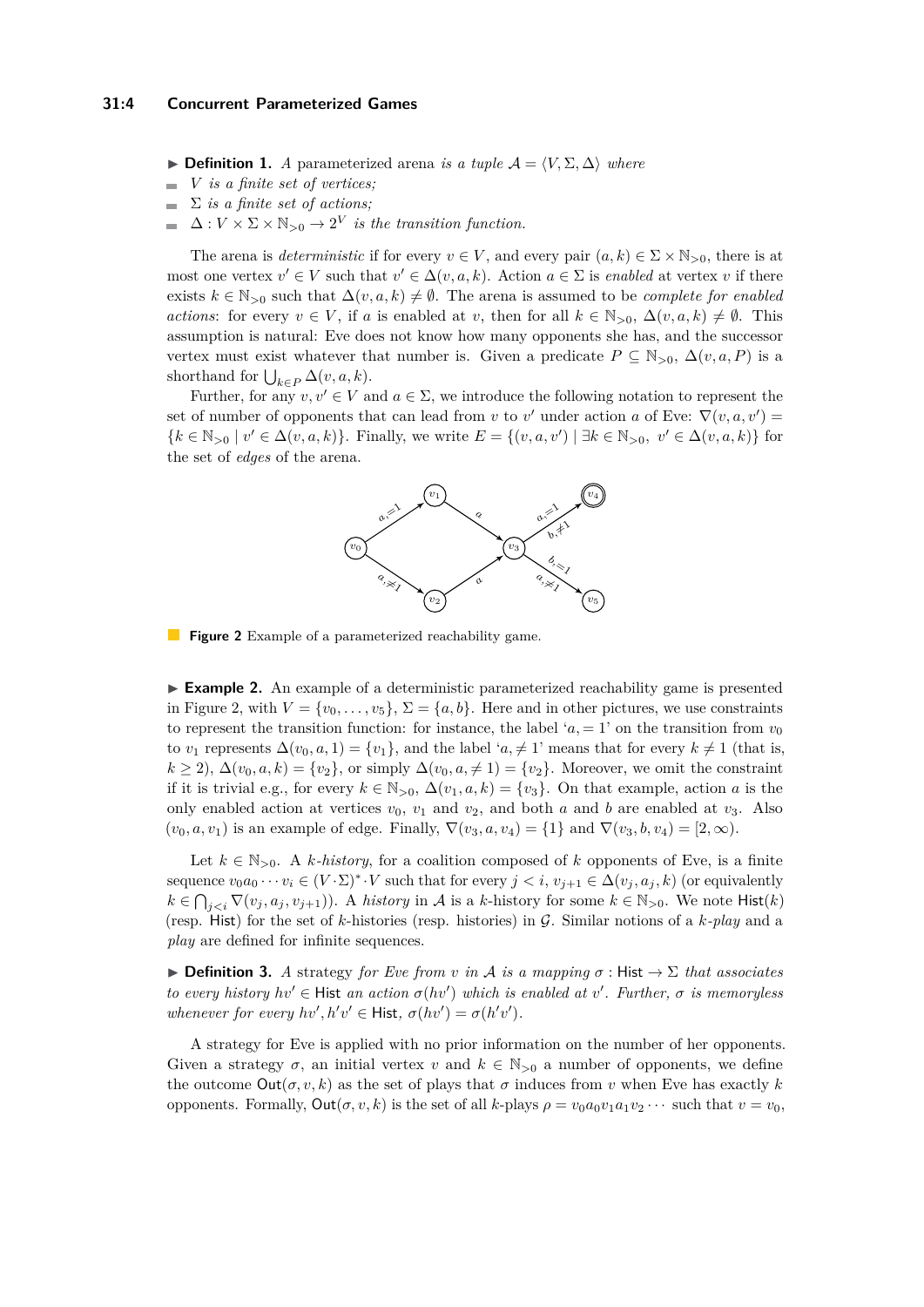and for all  $i \geq 0$ ,  $\sigma(v_0a_0 \cdots v_i) = a_i$  and  $v_{i+1} \in \Delta(v_i, a_i, k)$ . The completeness assumption ensures that the set  $Out(\sigma, v, k)$  is not empty. Finally,  $Out(\sigma)$  is the set of all possible plays induced by  $\sigma$  from  $v$ :  $\mathsf{Out}(\sigma, v) = \bigcup_{k \geq 1} \mathsf{Out}(\sigma, v, k)$ .

Given an arena  $A = \langle V, \Sigma, \Delta \rangle$ , a target vertex  $t \in V$  defines a *reachability game*  $\mathcal{G} = (\mathcal{A}, t)$ for Eve. A strategy  $\sigma$  for Eve from *v* in the reachability game  $\mathcal{G} = (\mathcal{A}, t)$  is *winning* if all plays in  $Out(\sigma, v)$  eventually reach *t*. If there exists a winning strategy from *v*, then we say that *v* belongs to the *winning region* of Eve.

**Example 4.** Resuming Example [2,](#page-3-1) one can show that Eve has a winning strategy  $\sigma$  from *v*<sub>0</sub> to reach the target *v*<sub>4</sub> defined by  $\sigma(v_0) = \sigma(v_0 a v_1) = \sigma(v_0 a v_2) = a$ ,  $\sigma(v_0 a v_1 a v_3) = a$  and  $\sigma(v_0 \omega_2 \omega_3) = b$ . Intuitively, the decision at vertex  $v_3$  depends on whether the play went through  $v_1$  –in this case Eve deduces that she has a single opponent– or  $v_2$ . Note that no memoryless strategy is winning for Eve: if she always chooses *a* at  $v_3$ , she is losing against more than 1 opponents; and similarly for *b*. The winning region for Eve is  $\{v_0, v_4\}$ .

The purpose of this paper is to establish the complexity of the following decision problem:

| PARAMETERIZED REACHABILITY GAME PROBLEM                                                                   |  |  |  |
|-----------------------------------------------------------------------------------------------------------|--|--|--|
| <b>Input:</b> A parameterized reachability game $\mathcal{G} = (\mathcal{A}, t)$ and an initial vertex v. |  |  |  |
| <b>Question:</b> Does Eve have a winning strategy from $v$ in $\mathcal{G}$ ?                             |  |  |  |

For algorithmic reasons, we assume the transition function  $\Delta$  of A can be described in a finite way. More precisely, the sets  $\nabla(v, a, v')$  for  $v, v' \in V$  and  $a \in \Sigma$  should be simple enough.

We first consider constraints described by closed intervals (since we deal with sets of natural numbers, it is no restriction to assume intervals to be closed) or finite unions of closed intervals. If  $[a, b]$  (resp.  $[a, \infty)$ ) is an interval, then we say a is a left endpoint and b (resp.  $\infty$ ) is a right endpoint. As a complexity parameter, we use #endpoints<sub>A</sub>, the number of endpoints used in constraints in A. All the complexities will be functions of this parameter, independently of the precise values of the endpoints.

More generally, we also consider semilinear predicates over N. A simple example of a semilinear predicate is the predicate "divisible by  $p$ ", where  $p \in \mathbb{N}_{>0}$ . W.l.o.g. we assume semilinear sets are given as finite unions of ultimately periodic sets of integers. A set  $S \subseteq \mathbb{N}$ is *ultimately periodic* if there exist a threshold  $t \in \mathbb{N}$  and a period  $p \in \mathbb{N}$  such that for all  $a, b \in \mathbb{N}$  with  $a, b \geq t$  and  $a \equiv b \mod p$ , we have  $a \in S$  iff  $b \in S$ . For complexity issues, all constants are assumed to be represented in binary. In that context, as a complexity parameter, we use  $\#\text{pred}_{\mathcal{A}}$ , the number of predicates used on edges of  $\mathcal{A}$ .

#### **3 Resolution of the parameterized reachability game problem**

In this section, we study the complexity of the parameterized reachability game problem.

# ► **Theorem 5.** *The complexity of the parameterized reachability game problem is stated in Table [1.](#page-5-0)*

Note that the complexities for constraints given as (finite unions of) intervals are independent of values of endpoints used in the constraints. When constraints are given as semilinear sets, the complexity does depend on  $\# pred_A$  as well as the size of the encodings of the semilinear sets.

The rest of this section is devoted to proving these complexity results. To do so, we start with defining a finite two-player game abstraction, the *knowledge game*, which precisely captures the partial-information aspect of our parameterized game model.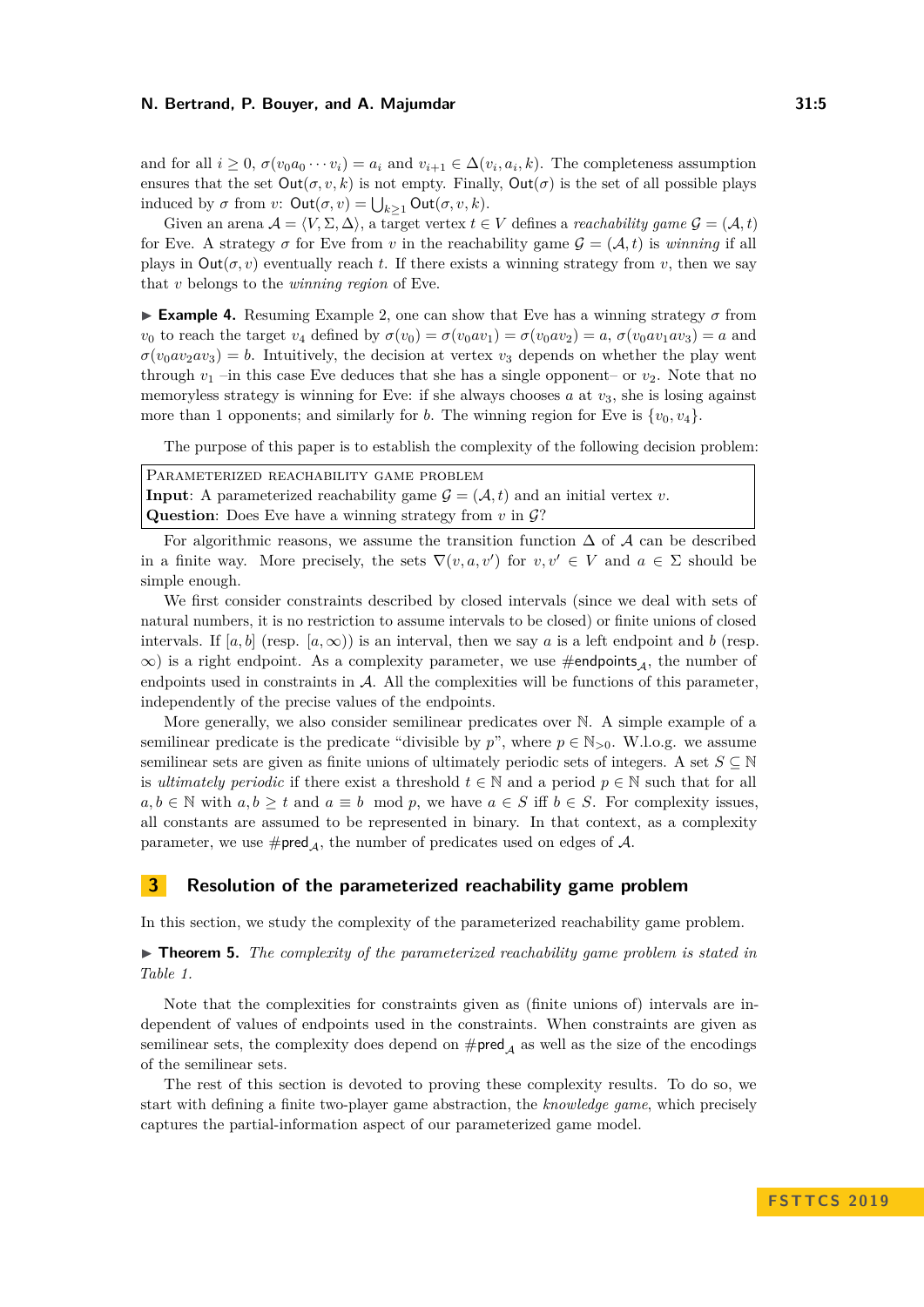#### **31:6 Concurrent Parameterized Games**

|            |                            | Deterministic arenas | Non-deterministic arenas |
|------------|----------------------------|----------------------|--------------------------|
| onstraints | Intervals                  | PTIME-complete       |                          |
|            | Finite unions of intervals | NP-complete          | PSPACE-complete          |
|            | Semilinear sets            | PSPACE-complete      |                          |

<span id="page-5-0"></span>**Table 1** Complexity of the parameterized reachability game problem.

# **3.1 The knowledge game**

From a parameterized reachability game, we construct a standard two-player turn-based game. We do not recall this notion here, and refer to [\[12,](#page-13-10) Chap. 2] for it.

**► Definition 6.** Let  $\mathcal{G} = (\mathcal{A}, t)$  be a parameterized game, with  $\mathcal{A} = \langle V, \Sigma, \Delta \rangle$ . The knowledge game *associated with* G *is the two-player turn-based reachability game*  $\mathcal{K}_{\mathcal{G}} = (V_E \cup V_A, \Delta_K, F)$ *, between Eve and Adam, such that*  $V_E \subseteq V \times 2^{\mathbb{N}>0}$  *and*  $V_A \subseteq V_E \times \Sigma$  *are Eve and Adam vertices, respectively;*  $\Delta_K \subseteq (V_E \times V_A) \cup (V_A \times V_E)$  *is the edge relation; and*  $F = V_E \cap \{(t, K) \mid K \subseteq \mathbb{N}_{>0}\}$ *is the set of target vertices. They are defined inductively by*

- $= \{(v, \mathbb{N}_{>0}) \mid v \in V\} \subseteq V_E;$
- $\forall (v, K) \in V_E$ ,  $\forall a \in \Sigma$  enabled at  $v$ ,  $(v, K, a) \in V_A$  and  $((v, K), (v, K, a)) \in \Delta_K$ ;
- $\forall (v, K, a) \in V_A$ ,  $\forall v' \in V$  such that  $K \cap \nabla(v, a, v') \neq \emptyset$ ,  $(v', K \cap \nabla(v, a, v')) \in V_E$  and  $((v, K, a), (v', K \cap \nabla(v, a, v')) \in \Delta_{\mathcal{K}};$

A *strategy* for Eve in  $\mathcal{K}_{\mathcal{G}}$  is a function  $\lambda : (V_E \cdot V_A)^* \cdot V_E \to V_A$  compatible with  $\Delta_{\mathcal{K}}$ . We borrow standard notions of outcomes and winning strategies from the literature.

It is not hard to see that the game  $\mathcal{K}_G$  is finite. Indeed, one can show by induction that every Eve's vertex  $(v, K)$  (hence every Adam's vertex  $(v, K, a)$ ) is such that K is an intersection of finitely many sets of the form  $\nabla(v', a, v'')$  or  $\mathbb{N}_{>0}$ .

► **Example 7.** Figure [3](#page-5-1) represents the knowledge game associated with the parameterized game from Example [2.](#page-3-1) Circle vertices belong to Eve, and rectangle ones to Adam. In this two-player game, Eve has a winning strategy from  $(v_0, N_{>0})$  to reach the doubly-circled target vertices.

<span id="page-5-1"></span>

**Figure 3** Knowledge game for the example of Figure [2.](#page-3-0)

We now investigate the size of  $\mathcal{K}_G$ , that the number of its vertices and edges, w.r.t. the complexity measures we introduced for the parameterized game  $\mathcal{G}$ . Note that the size only might not reflect the complexity of *building* the knowledge game, in particular when constraints are given as semilinear predicates (one for instance needs to check emptiness of intersections of predicates); we discuss this further in the proof of Proposition [11.](#page-7-0)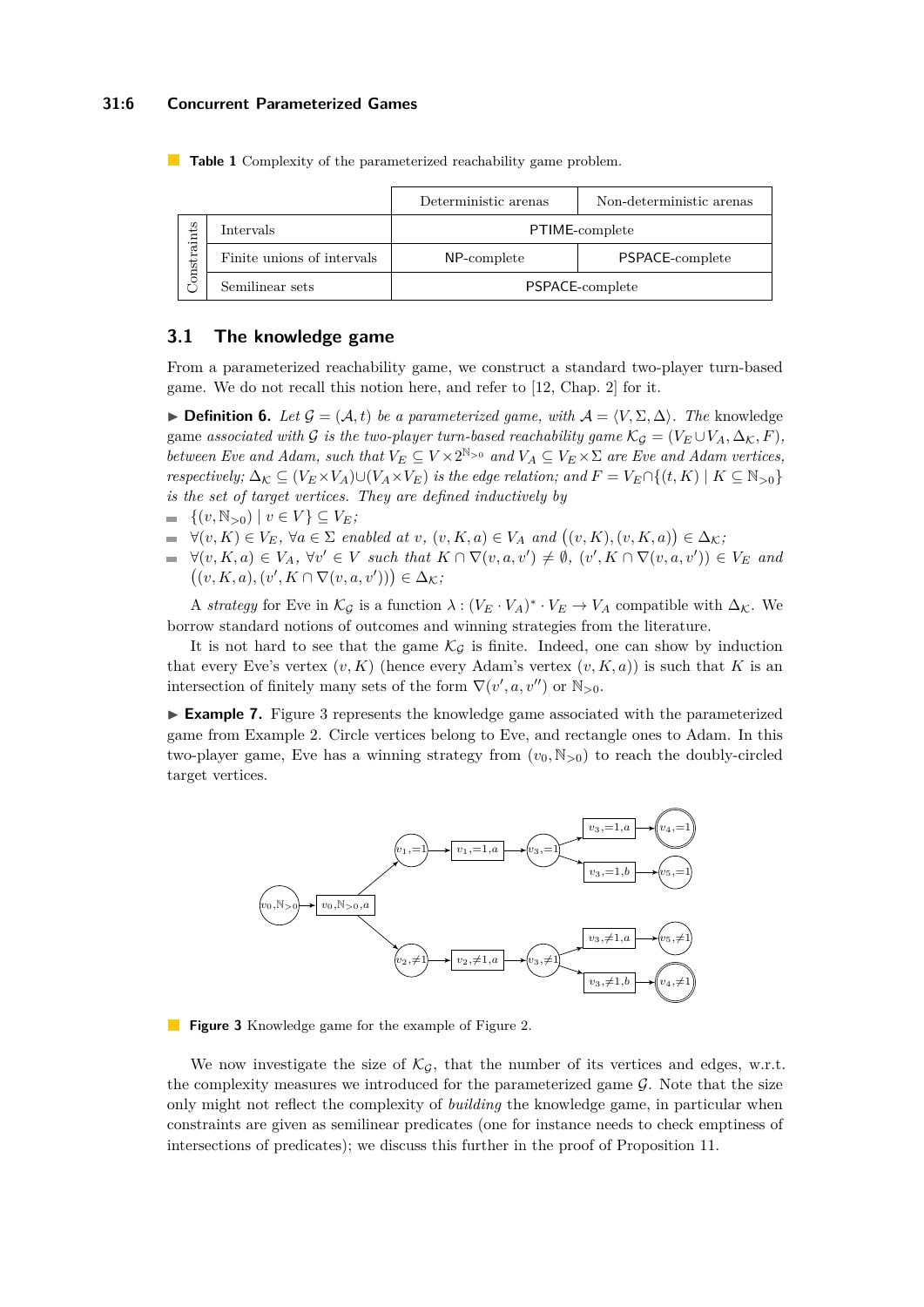<span id="page-6-1"></span>**Lemma 8.** For  $\mathcal{G} = (\mathcal{A}, t)$  a parameterized game with  $\mathcal{A} = \langle V, \Sigma, \Delta \rangle$ , the size of the *associated knowledge game*  $\mathcal{K}_{\mathcal{G}}$  *is polynomial in both*  $|V|$  *and*  $|\Sigma|$ *, and* 

- **1.** *exponential in*  $\# \text{pred}_{\Lambda}$ *, for constraints defined by semilinear predicates;*
- **2.** *exponential in*  $\#$ *endpoints<sub>A</sub>, for constraints defined by finite unions of intervals; and*
- **3.** *polynomial in*  $#$ endpoints<sub>4</sub>, for constraints defined as intervals.

*Furthermore, the exponential blowup is unavoidable in the two first cases.*

**Proof.** By definition, all pairs  $(v, N_{>0})$  for  $v \in V$  belong to  $V_E$  representing that Eve has no initial knowledge of the number of her opponents. Further knowledge sets for vertices in  $\mathcal{K}_{\mathcal{G}}$  are obtained by taking the intersection of existing knowledge sets with sets of the form  $\nabla(v, a, v').$ 

Therefore, when constraints in the arena are given by semilinear predicates, the number of knowledge sets is bounded by  $2^{\text{#pred}_{\mathcal{A}}}$ . Hence  $|V_E| \leq 2^{\text{#pred}_{\mathcal{A}}} |V|$  and  $|V_A| \leq 2^{\text{#pred}_{\mathcal{A}}} |V||\Sigma|$ , yielding an overall exponential bound on  $|\mathcal{K}_{\mathcal{G}}|$ . Note that it is exponential in the number of predicates, but not in the size of their encodings.

When constraints are defined by finite unions of intervals, the number of knowledge sets is bounded by  $3^{\text{#endpoints}}$ . Indeed, a finite union of intervals can be encoded by a word on the alphabet formed of the set of endpoints, with a repetition for singletons; for instance, if *E* =  $\{2, 5, 8, 11, 17, 23, \infty\}$ , writing  $a_i$  for the *i*-th letter of *E*,  $[2, 8] \cup \{11\} \cup [17, \infty)$  is represented by the string  $a_1a_3a_4a_4a_5a_7$ . Hence  $|V_E| \leq 3^{\text{\#endpoints}_A} |V|$  and  $|V_A| \leq 3^{\text{\#endpoints}_A} |V||\Sigma|$ , yielding an overall exponential bound on  $|\mathcal{K}_{\mathcal{G}}|$ . Note that it is exponential in the number of endpoints, but not in the size of their encodings.

Finally, when constraints are defined by intervals, a better upper bound can be obtained. All knowledge sets in  $\mathcal{K}_{\mathcal{G}}$  are intervals whose endpoints appear in the constraints of  $\mathcal{A}$ . There can be at most  $\#$ endpoints $^2_\mathcal{A}$  such intervals, so that  $|V_E| \leq \#$ endpoints $^2_\mathcal{A}|V|$  and  $|V_A| \leq \text{\#endpoints}^2_A|V||\Sigma|$ , yielding an overall polynomial bound on  $|\mathcal{K}_{\mathcal{G}}|$ .

<span id="page-6-0"></span>

**Figure 4** A deterministic game  $\mathcal{G}_n$  ( $n \in \mathbb{N}_{>0}$ ), whose size is polynomial in *n* and whose knowledge game is exponential in *n*.

The exponential upper bound is reached by the family  $(G_n)_{n \in \mathbb{N}_{>0}}$  of *deterministic* parameterized games depicted on Figure [4,](#page-6-0) and for which the constraints are unions of intervals (a particular case of semilinear predicates). Both the number of endpoints, and the number of predicates are linear in *n*. The associated knowledge game has vertices  $(v_0, K)$  for every non-empty subset *K* of  $\{1, \ldots, n\}$ . Indeed, intuitively, from vertex  $(v_0, K)$  in  $\mathcal{K}_{\mathcal{G}_n}$ , for any  $k \in K$ , the successor vertex in two steps by  $a_k$  and  $b$ , in case the number of opponents is not *k*, is the vertex  $(v_0, K \setminus \{k\})$ . Thus  $|\mathcal{G}_n| \in O(n)$  and  $|\mathcal{K}_{\mathcal{G}_n}| \in O(n2^n)$ .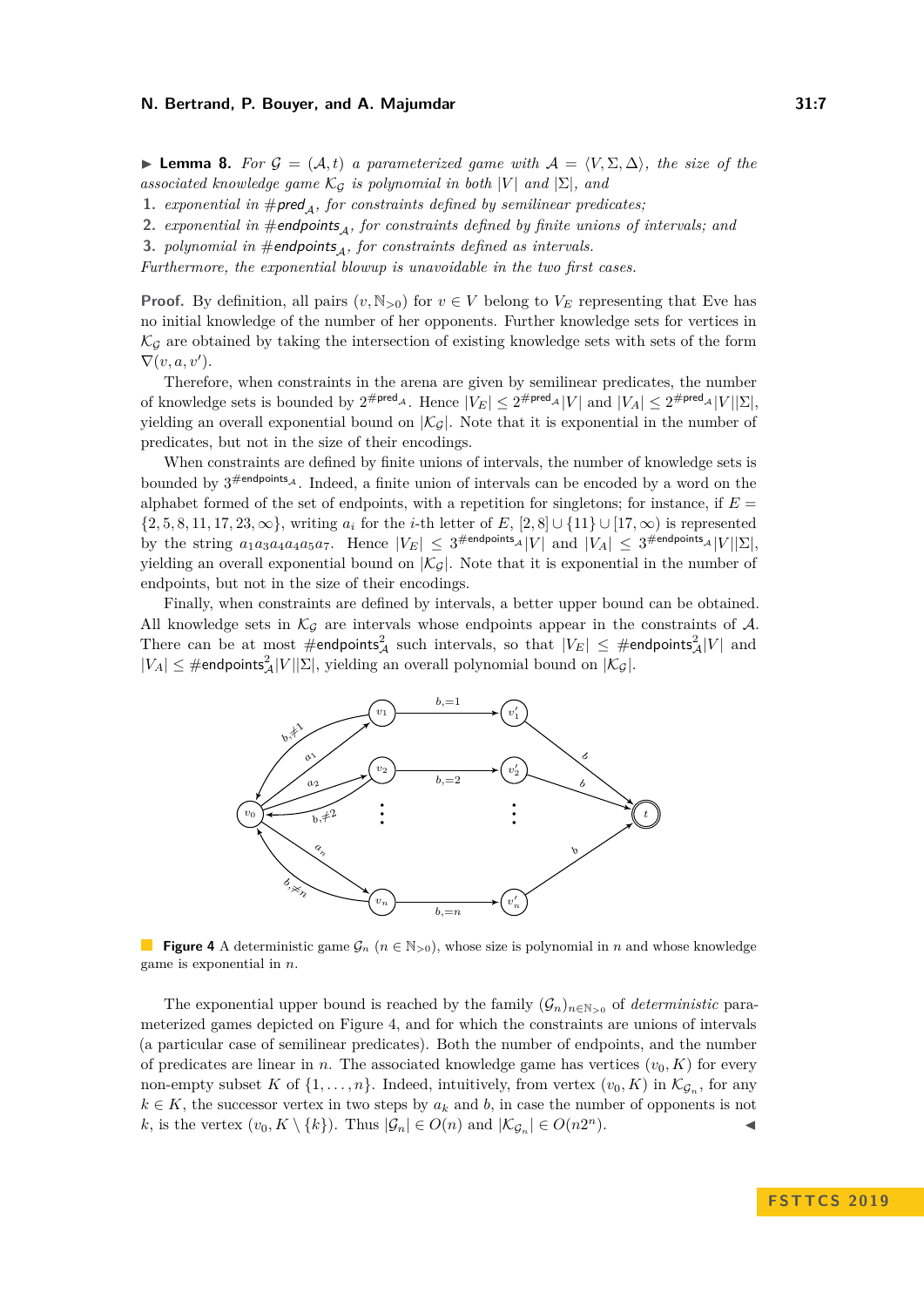#### **31:8 Concurrent Parameterized Games**

We now state the correctness of the knowledge game construction:

<span id="page-7-1"></span>I **Theorem 9.** *Eve has a winning strategy σ from v*<sup>0</sup> *in* G *if and only if she has a winning strategy*  $\lambda$  *from*  $(v_0, \mathbb{N}_{>0})$  *in*  $\mathcal{K}_G$ *.* 

**Proof sketch.** There is a correspondence between histories in  $\mathcal G$  and  $\mathcal K_{\mathcal G}$ . Every history  $h =$  $v_0a_0v_1\cdots v_i$  in  $\mathcal{G}$ , can be lifted to the history  $\kappa(h)=(v_0,K_0)(v_0,K_0,a_0)(v_1,K_1)\cdots(v_i,K_i)$ in  $\mathcal{K}_{\mathcal{G}}$  where:  $K_0 = \mathbb{N}_{>0}$ , and for every  $1 \leq j \leq i$ ,  $K_j = K_{j-1} \cap \nabla(v_{j-1}, a_{j-1}, v_j)$ . Note that  $\kappa(h)$  is well-defined since, by definition of a history,  $K_i$  is not empty. Conversely, any history  $H = (v_0, K_0)(v_0, K_0, a_0)(v_1, K_1)\cdots(v_i, K_i)$  in  $\mathcal{K}_{\mathcal{G}}$  projects to  $\iota(H) = v_0 a_0 v_1 \cdots v_i$  which is a history in G. Moreover, for every  $k \in K_i$ ,  $\iota(H)$  is a *k*-history in G. Using  $\kappa$  and  $\iota$ , one can easily lift winning strategies from  $G$  to  $K_G$  and, vice versa project winning strategies from  $\mathcal{K}_{\mathcal{G}}$  to  $\mathcal{G}$ , to prove the desired equivalence.

### **3.2 The simple case of intervals**

I **Proposition 10.** *When constraints are intervals, the parameterized reachability game problem is* PTIME*-complete.*

When constraints are intervals only, the knowledge game is polynomial in the size of the parameterized arena (see Lemma [8\)](#page-6-1) and it can be computed in polynomial time. Hence the parameterized reachability game problem is in PTIME. It is moreover complete for this class, since two-player reachability games are PTIME-hard (by straightforward reduction from the CIRCUIT-SAT problem). We thus obtain the above complexity result, independently of whether the arena is deterministic or not.

# **3.3 General PSPACE upper bound**

<span id="page-7-0"></span>▶ **Proposition 11.** *The parameterized reachability game problem is in* PSPACE *when constraints are given as finite unions of intervals or semilinear sets.*

Proof sketch. To prove this result, we rely on the knowledge game construction, which has been proven correct for the existence of winning strategies (see Theorem [9\)](#page-7-1). Let  $\mathcal{G} = (\mathcal{A}, t)$  be a parameterized reachability game, and  $v_0$  be an initial vertex. We show that one can decide in polynomial space in the size of G whether Eve has a winning strategy from  $(v_0, N_{>0})$  in  $\mathcal{K}_{\mathcal{G}}$ .

For each vertex  $(v, K) \in V_E$  of Eve in  $\mathcal{K}_G$ , we define a reachability game  $\mathcal{K}_G[v, K]$ , which is the restriction of  $\mathcal{K}_{\mathcal{G}}$  to vertices  $(v', K, a)$  and  $(v', K')$  that are reachable from  $(v, K)$  via vertices with same knowlege set K only. Formally,  $\mathcal{K}_{G}[v, K]$  is the restriction of  $\mathcal{K}_{G}$  to the following sets of vertices, defined inductively:

$$
\begin{cases}\nV_E^0 = \{(v, K)\} \\
V_A^i = \{(v', K, a) \mid v' \neq t \text{ and } (v', K) \in V_E^i \text{ and } ((v', K), (v', K, a)) \in \Delta_{\mathcal{G}}\} \\
V_E^{i+1} = \{(v', K') \mid \exists (v'', K, a) \in V_A^i \text{ s.t. } ((v'', K, a), (v', K')) \in \Delta_{\mathcal{G}}\}\n\end{cases}
$$

Notice that in  $\mathcal{K}_{\mathcal{G}}[v, K]$ , all Adam vertices have knowledge set *K*. Also Eve vertices  $(v', K')$  with knowledge  $K' \subsetneq K$  or with  $v' = t$  have no successors: we refer to them as the *output vertices of*  $K_G[v, K]$ . We write  $O^{[v, K]}$  for the set of such vertices.

The game  $\mathcal{K}_G[v, K]$  is polynomial in the size of  $\mathcal{G}$ . Indeed, there are at most  $(|\Sigma| + 1)|V|$ many Eve or Adam vertices with second component exactly  $K$  and at most  $|E||V|$  many Eve vertices with second component strictly smaller than *K*. When constraints are given as finite unions of intervals, this game can be computed in polynomial time in  $\#$ endpoints<sub>4</sub>. For semilinear sets,  $\mathcal{K}_{\mathcal{G}}[v, K]$  can be computed in polynomial space in the size of the encodings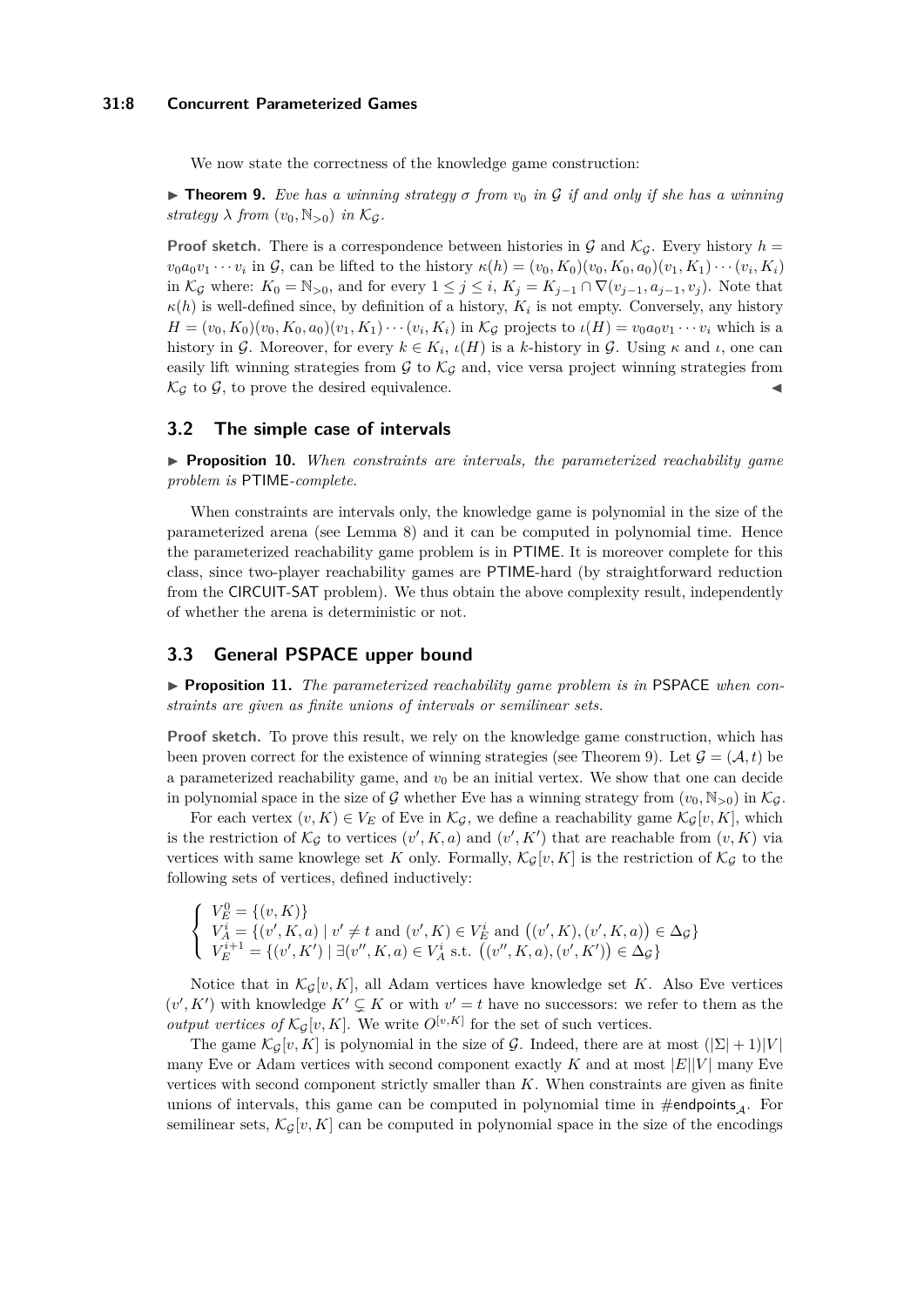of the predicates as finite unions of ultimately periodic sets; in particular, if *P* is a semilinear predicate one needs to check whether  $(P \cap K) \subsetneq K$  (to decide whether one obtains an output vertex of  $\mathcal{K}_G[v,K]$ ). Once constructed,  $\mathcal{K}_G[v,K]$  can be solved in polynomial time in  $|\mathcal{G}|$ since this is a standard two-player turn-based reachability game. We use these games in sub-routines for solving the parameterized reachability game problem.

Using the subgames  $\mathcal{K}_{\mathcal{G}}[v, K]$ , we consider the following exponential-size tagged tree  $\mathcal{T}$ defined inductively as follows: the root  $n_0 = (v_0, N_{>0})$  is the initial vertex of  $\mathcal{K}_{\mathcal{G}}$ , and  $(v', K')$ is a child of  $(v, K)$  if  $(v', K') \in O^{[v, K]}$  is an output vertex of  $\mathcal{K}_{\mathcal{G}}[v, K]$ . Our aim is to tag each node  $n = (v, K)$  of  $T$  with Win or Lose, to reflect whether Eve has a winning strategy from  $(v, K)$  in  $\mathcal{K}_{\mathcal{G}}$ . We define the following tagging function:

$$
\text{tag} (v, K)) = \begin{cases} \text{Win} & \text{if } v = t \\ \text{Win} & \text{if Eve has a winning strategy in } \mathcal{K}_{\mathcal{G}}[v, K] \text{ from } (v, K) \text{ to reach} \\ & \text{the set } \{ \alpha \in O^{[v, K]} \mid \text{tag}(\alpha) = \text{Win} \} \\ \text{Lose} & \text{otherwise.} \end{cases}
$$

One can show the correctness of the tagging function:  $\text{tag}(v, K)$ ) = Win if and only if Eve has a winning strategy in  $\mathcal{K}_G$  from  $(v, K)$ . Finally, the root of the tree can be tagged in polynomial space, by a a depth-first search algorithm on  $\mathcal T$  (see Figure [5\)](#page-8-0). The height of  $\mathcal T$  is polynomially bounded, in #endpoints<sub>A</sub> in the case of finite unions of intervals, and in # $\beta$  in the case of semilinear predicates. Once the tag of a node has been computed, its whole subtree can be forgotten. Therefore one can "reuse" polynomial space to repeatedly solve the games  $\mathcal{K}_G[v, K]$  for different *v* and *K*. In the DFS tagging, the size of the stack is at most the height of tree times the maximal number of successors of a vertex  $v$  in  $\mathcal G$ . Finally polynomial space is sufficient to store the knowledge of one node of the  $\mathcal{T}$ .

<span id="page-8-0"></span>

**Figure 5** Illustration of the polynomial space DFS tagging algorithm: the Win/Lose tags of green nodes have already been computed (and their subtrees have been removed); the tags of red nodes are being computed (hence the label '?'); and the blue nodes are waiting to be processed (we also use label '?'). For instance, before tagging  $(v_6, K_6)$ , one needs to first compute the tag of  $(v_{10}, K_{10})$ (which is ongoing), then compute the tag of  $(v_{11}, K_{11})$  (which is waiting).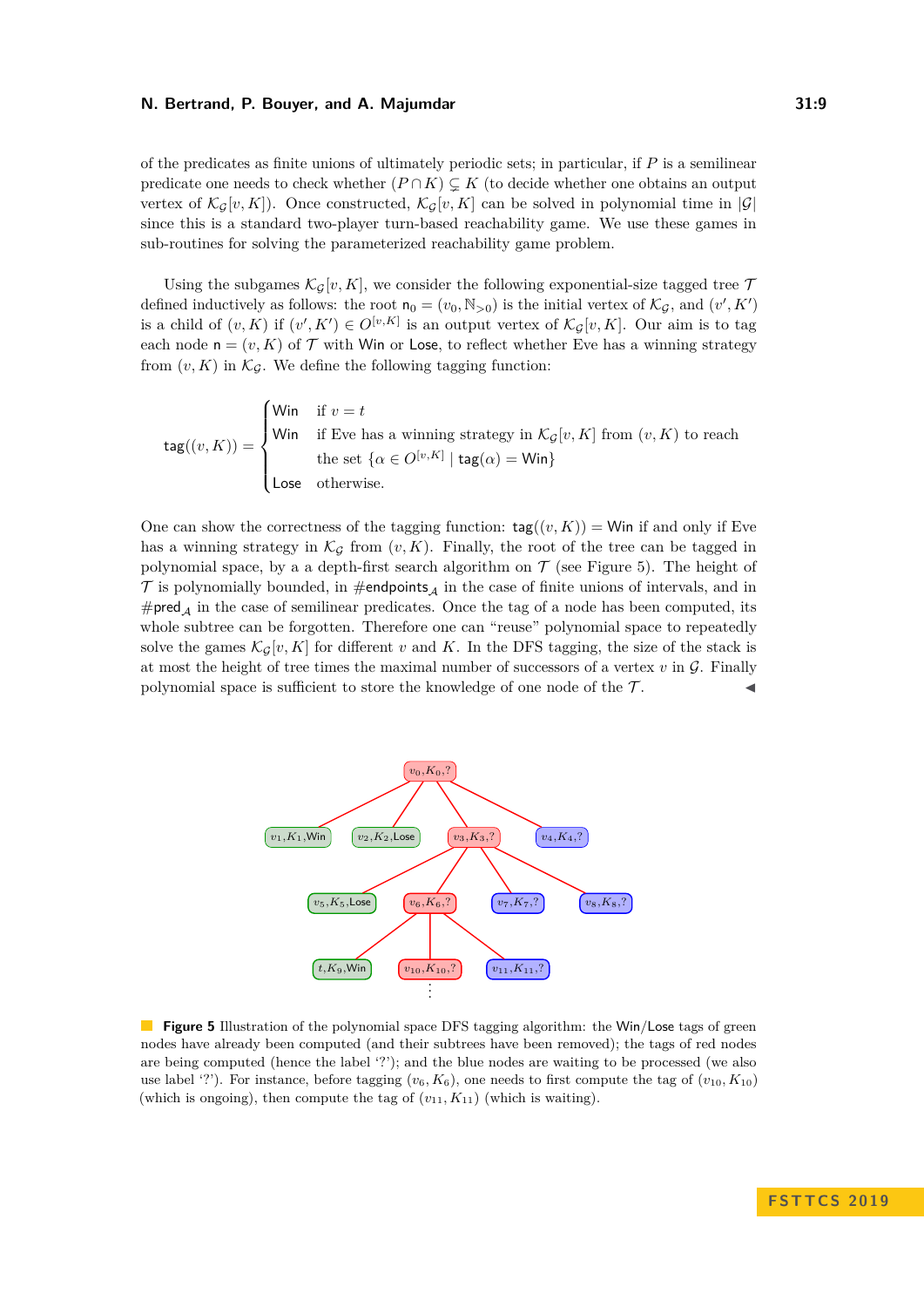#### **31:10 Concurrent Parameterized Games**

# **3.4 An NP upper bound for deterministic arenas when constraints are finite unions of intervals**

The previous PSPACE upper bound can be improved when the arena is deterministic and constraints are given by finite unions of intervals.

▶ **Proposition 12.** *The parameterized reachability game problem is in* NP, when constraints *are finite unions of intervals and when restricting to deterministic arenas.*

**Proof sketch.** Pick an arbitrary winning strategy  $\sigma$  for Eve, and consider the (labeled) tree  $\mathcal{T}_{\sigma}$  it induces: nodes are histories, and the children of a node are the possible next histories (depending on the number of opponents). This tree is finite because  $\sigma$  is winning, and one can add to the node label the knowledge Eve has for the corresponding history. This tree satisfies the following properties: (i) along any path of  $\mathcal{T}_{\sigma}$ , the number of distinct knowledge sets is at most  $\#$ endpoints<sub>4</sub>; and (ii) the knowledge at sibling nodes form a partition of the knowledge at their parent node. The second property has the following consequence. At each level of the tree, the knowledge of all nodes form a partition of N*>*<sup>0</sup> using endpoints from the arena description, so that the number of nodes at each level is bounded by  $\#$ endpoints<sub>A</sub>. Also, if a node has the same knowledge as its parent, it cannot have siblings. This allows to *compress* linear parts of the tree, and to tranform an arbitrary winning strategy into one whose tree is "small",  $i.e.$  polynomial in the size of the arena.

#### **3.5 Lower bounds**

We prove all lower bounds mentioned in Table [1.](#page-5-0) We start with the PSPACE-hardness when constraints are finite unions of intervals and arenas are a priori non-deterministic.

<span id="page-9-0"></span>▶ **Proposition 13.** When constraints are finite unions of intervals, the parameterized reach*ability game problem is* PSPACE*-hard.*

**Proof sketch.** The proof is by reduction from QBF-SAT, which is known to be PSPACE-complete [\[16\]](#page-14-2). Let  $\varphi = \exists x_1 \forall x_2 \exists x_3 \dots \forall x_{2r} \cdot (C_1 \wedge C_2 \wedge \dots \wedge C_m)$  be a quantified Boolean formula in prenex normal form, where for every  $1 \leq h \leq m$ ,  $C_h = \ell_{h,1} \vee \ell_{h,2} \vee \ell_{h,3}$ , and for every  $1 \leq j \leq 3$ ,  $\ell_{h,j} \in \{x_i, \neg x_i \mid 1 \leq i \leq 2r\}$  are the literals. From  $\varphi$ , we construct an arena  $\mathcal{A}_{\varphi} = \langle V, \Sigma, \Delta \rangle$  (see an illustrative example in Figure [6\)](#page-10-0) as follows:

 $V = \{v_0, v_1, \ldots, v_{2r-1}, v_{2r}\} \cup \{v_{x_1}, v_{\bar{x}_1}, \ldots, v_{x_{2r}}, v_{\bar{x}_{2r}}\} \cup \{v_{C_1}, v_{C_2}, \ldots, v_{C_m}, v_{C_{m+1}}\} \cup$  $\{\perp, \top\}$ , where we identify  $v_{2r}$  with  $v_{C_1}$ , and  $v_{C_{m+1}}$  with  $\top$ .

- $\Sigma = \{u, c\} \cup \bigcup_{1 \leq i \leq 2r} \{a_i, \bar{a}_i\}$
- **■** For every  $0 \le s \le r-1, 1 \le i \le 2r, 1 \le h \le m$  and  $1 \le j \le 3$ :
	- **1.**  $\Delta(v_{2s}, a_{2s+1}, \geq 1) = \{v_{x_{2s+1}}\}$  and  $\Delta(v_{2s}, a_{2s+1}, \geq 1) = \{v_{\bar{x}_{2s+1}}\}$
	- 2.  $\Delta(v_{2s+1}, u, \ge 1) = \{v_{x_{2s+2}}, v_{\bar{x}_{2s+2}}\}$
	- **3.**  $\Delta(v_{x_i}, c, \neq 2i) = \{v_i\}$  and  $\Delta(v_{x_i}, c, = 2i) = \{\top\}$
	- **4.**  $\Delta(v_{\bar{x}_i}, c, \neq 2i-1) = \{v_i\}$  and  $\Delta(v_{\bar{x}_i}, c, = 2i-1) = \{\top\}$
	- 5.  $\Delta(v_{C_h}, a_i, \neq 2i) = \{v_{C_{h+1}}\}\$ if  $\ell_{h,j} = x_i; \ \Delta(v_{C_h}, \bar{a}_i, \neq 2i-1) = \{v_{C_{h+1}}\}\$ if  $\ell_{h,j} = -x_i$

To obtain a complete arena, all unspecified transitions lead to a sink state ⊥.

From  $v_0$ , a first phase consists in choosing a valuation for the variables: Eve can choose the truth values of existentially quantified variables in vertices  $v_{2s}$  (with actions  $a_{2s+1}$  for true and  $\bar{a}_{2s+1}$  for false), and her opponents resolve the non-determinism of action *u* (*u* stands for universal) to choose the truth values of universally quantified variables in vertices  $v_{2s-1}$ . Due to the constraints on the edges, the knowledge of Eve at  $v_{C_1}$  contains for every variable  $x_i$ , either  $2i$  or  $2i-1$  (and not both); where containing  $2i$  (resp.  $2i-1$ ) encodes the fact that  $x_i$  has been set to false by Eve or her opponents (resp. true).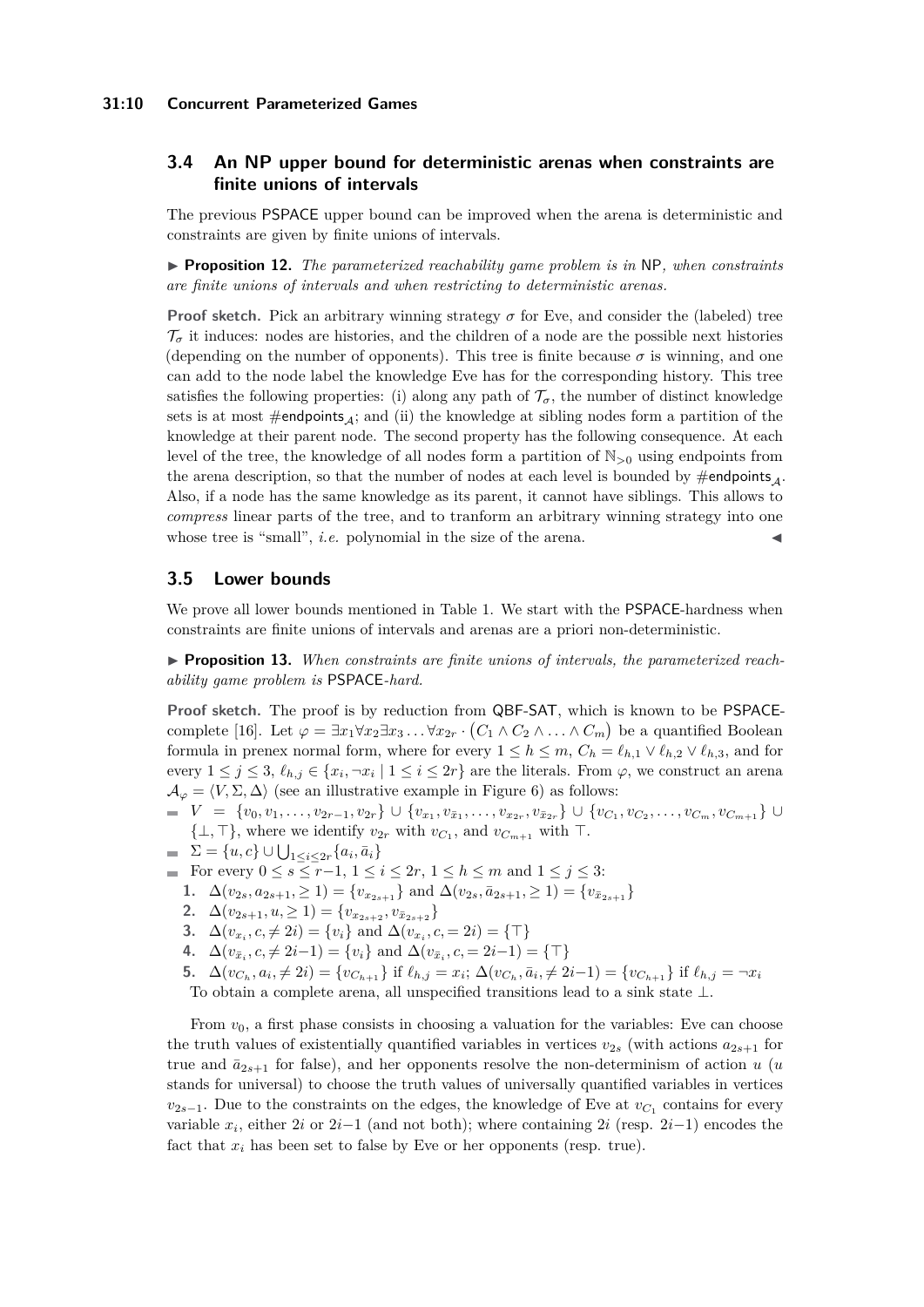<span id="page-10-0"></span>

**Figure 6** Reduction for formula  $\varphi = \exists x_1 \forall x_2 \exists x_3 \forall x_4 \cdot (x_1 \vee \neg x_2 \vee \neg x_3) \wedge (x_2 \vee x_3 \vee \neg x_4)$ . Knowledge of Eve at  $v_{C_1}$  contains for every variable  $x_i$ , either 2*i* or 2*i*−1 (and not both); containing 2*i* (resp.  $2i-1$ ) encodes that  $x_i$  has been set to false (resp. true).

From  $v_{C_1}$  a second phase starts where one checks whether the generated valuation makes all clauses in  $\varphi$  true. Sequentially, Eve chooses for every clause a literal that makes the clause true and these choices must be consistent with the first phase. To enforce this, plays with 2*i*−1 and 2*i* opponents check the consistency of the assignment for variable *x<sup>i</sup>* . For instance, if action  $a_i$  (encoding  $x_i$  set to true) against 2*i*−1 opponents leads from  $v_{C_h}$  to  $v_{C_{h+1}}$ , this means that  $v_x$  was visited, hence that  $x_i$  was set to true. On the contrary, if  $v_x$  was not visited, hence  $x_i$  was set to false, then against  $2i-1$  opponents, action  $a_i$  will lead to ⊥. The role of  $\bar{a}_i$  is dual; it encodes assigning false to  $x_i$ , and will be checked with plays against  $2i$ opponents.

The above reduction ensures the following equivalence: Eve has a winning strategy in the parameterized game  $\mathcal{G}_{\varphi} = (\mathcal{A}_{\varphi}, \top)$  if and only if  $\varphi$  is true.

Note that the reduction can also be done with only three actions, which is the maximal number of enabled actions from any vertex. The reduction uses unions of intervals (due to  $\neq i$  constraints). Finally the arena is non-deterministic at each vertex corresponding to universal quantifiers in  $\varphi$ . We extend this reduction in two ways to get rid of nondeterminism. First, instead of QBF-SAT, one can encode 3SAT (which is known to be NP-complete [\[8\]](#page-13-11)) and obtain a deterministic parameterized game:

I **Corollary 14.** *When constraints are finite unions of intervals, and arenas are deterministic, the parameterized reachability game problem is* NP*-hard.*

Second, increasing the expressive power of predicates can encode universal quantifiers without nondeterminism:

<span id="page-10-1"></span>I **Proposition 15.** *When constraints are semilinear sets and arenas are deterministic, the parameterized reachability game problem is* PSPACE*-hard.*

**Proof sketch.** We slightly modify the construction of the proof of Proposition [13](#page-9-0) as shown on Figure [7.](#page-11-1) For every  $1 \leq i \leq 2r$ ,  $p_i$  is the *i*-th prime number, and  $P_i$  the semilinear predicate "is a multiple of  $p_i$ ".

Intuitively, at the end of the first phase, the truth value of variable  $x_i$  is witnessed by the fact that the set of possible number of opponents is a multiple of  $p_i$  if  $x_i$  is set to true (that is  $P_i$  is satisfied), and it is not a multiple of  $p_i$  if  $x_i$  is set to false (that is,  $\neg P_i$  is satisfied). The rest of the proof is identical to that of Proposition [13.](#page-9-0)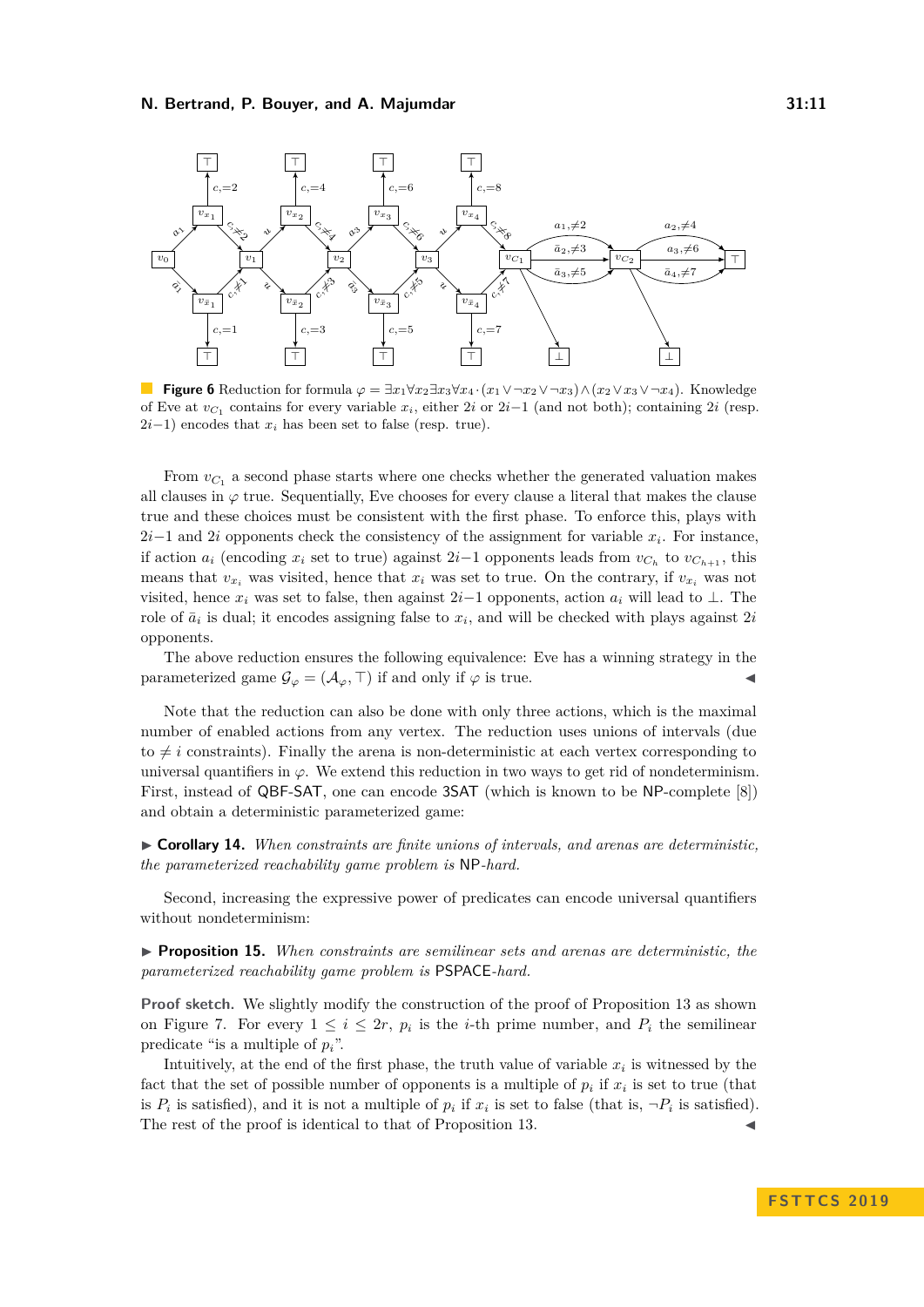<span id="page-11-1"></span>

**Figure 7** Reduction for formula  $\varphi = \exists x_1 \forall x_2 \exists x_3 \forall x_4 \cdot (x_1 \vee \neg x_2 \vee \neg x_3) \wedge (x_2 \vee x_3 \vee \neg x_4)$ . Predicate *P<sup>i</sup>* is "divisible by *i*-th prime number".

# <span id="page-11-0"></span>**4 Discussion: Beyond the number of players**

Our model of parameterized game, with constraints on the number of opponents for Eve, is actually a simplification of a general concurrent game model, where the number of players is a parameter. This general model, motivated in introduction, is an extension of the multiplayer concurrent games of [\[2\]](#page-13-5), where tuples of actions are replaced with languages.

**► Definition 16.** *A* language-based parameterized arena *is a tuple*  $A_L = \langle V, \Sigma, \Delta_L \rangle$  where

- $\blacksquare$ *V is a finite set of vertices;*
- $\sum$  *is a finite set of actions;*
- $\Delta_{\text{L}} : V \times \Sigma^{\geq 2} \to 2^V$  *is the transition function.*

The fact that Eve has at least one opponent explains the term  $\Sigma^{\geq 2}$  in the transition function. We assume that for every  $(v, v') \in V^2$ ,  $\nabla_L(v, v') \stackrel{\text{def}}{=} \{w \in \Sigma^{\geq 2} \mid v' \in \Delta_L(v, w)\}\$ is regular. Figure [1](#page-1-0) in introduction provides an example of a language-based parameterized arena.

The game is then played as follows, when  $k+1$  is the number of players, called Eve,  $\text{Adam}_1$ ,  $\ldots$ ,  $\text{Adam}_k$ : from vertex *v*, each of the players select simultaneously and independently and action in  $\Sigma$ ; concatenating all the letters (Eve first, and then all Adams' actions), it forms a word *w*; the next vertex of the game is then one of the vertices  $v'$  in  $\Delta_{\mathcal{L}}(v, w)$ ; the game then resumes from vertex  $v'$ . Strategies for Eve, and outcomes can be defined similarly to that of parameterized arenas in Section [2.](#page-2-0) The language-based parameterized game problem is then to decide whether Eve has a strategy that is winning against any number of opponents:

Language-based parameterized reachability game problem **Input**: A language-based parameterized reachability game  $\mathcal{G} = (\mathcal{A}, t)$  and a vertex *v*. **Question:** Does Eve have a winning strategy from  $v$  in  $\mathcal{G}$ ?

Language-based parameterized arenas generalize parameterized arenas: one can for instance replace rules of the form  $v' \in \Delta(v, a, k)$  in a parameterized arena by  $v' \in \Delta_L(v, a\Sigma^k)$ to construct a language-based parameterized arena, preserving the winning region for Eve. For our problem of existence of a winning strategy for Eve, the reduction in the other direction also holds:

<span id="page-11-2"></span>I **Proposition 17.** *The language-based parameterized reachability game problem reduces in polynomial time to the parameterized reachability game (with semilinear predicates).*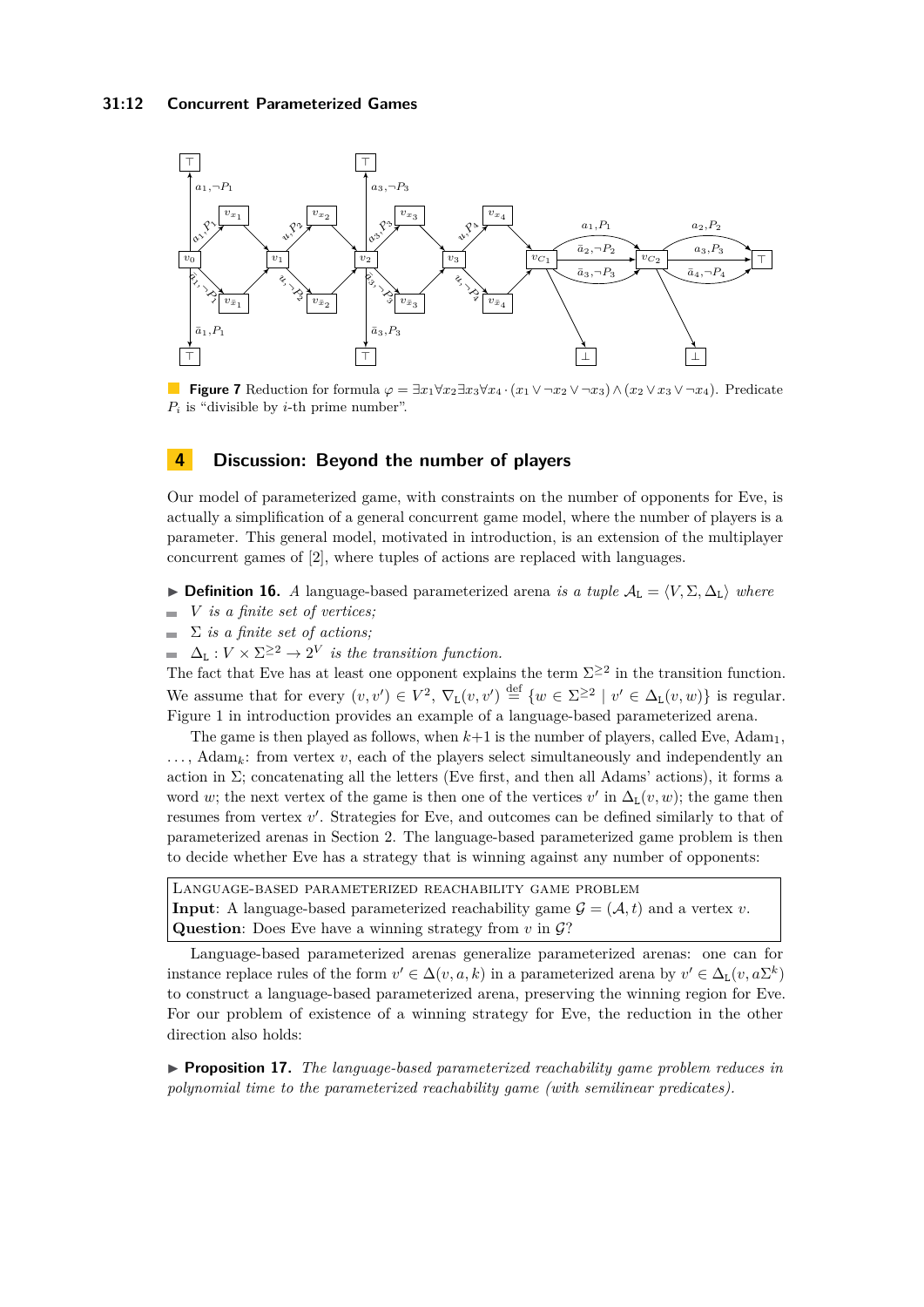**Proof sketch.** From a language-based parameterized arena, one can obtain an equivalent one (*i.e.* preserving the winning region for Eve) by first taking a left quotient of languages by any possible letter, and then projecting the obtained languages to lengths of words. Describing the reduction is simpler with the  $\nabla$  functions (and equivalent to using the  $\Delta$  ones). We set  $\nabla(v, a, v') = \{|u| \mid u \in a^{-1}\nabla_L(v, v')\}$ , where  $a^{-1}\nabla_L(v, v')$  is the left quotient by *a* of  $\nabla_{\mathcal{L}}(v, v')$ . Since  $\nabla_{\mathcal{L}}(v, v')$  is regular, the set  $\nabla(v, a, v')$  is semilinear [\[15\]](#page-13-12). Moreover, one can compute in polynomial time a representation for  $\nabla(v, a, v')$  as a union of polynomially many ultimately periodic sets, with a polynomial encoding [\[7,](#page-13-13) [14\]](#page-13-14). Clearly enough this polynomial time reduction preserves the winning region for Eve.

Thanks to Proposition [17,](#page-11-2) and using Propositions [11](#page-7-0) and [15](#page-10-1) we obtain the precise complexity of the language-based parameterized reachability game problem:

► **Theorem 18.** *The language-based parameterized reachability game problem is* PSPACE*complete.*

# **5 Conclusion**

In this paper, we introduce parameterized concurrent reachability games as a natural extension of the traditional concurrent games, where the number of players is unknown a priori. We consider different variants of a parameterized arena where the constraints on the number of opponents can be represented by intervals, finite unions of intervals, or semilinear sets. We have shown the existence of a uniform winning strategy for the first player to be PSPACEcomplete in the general case, NP-complete when the arena is deterministic and the constraints are unions of intervals, and PTIME-complete when restricting to intervals only.

In this paper, we focused on reachability objectives. However the knowledge game approach also applies to more general objectives, like Büchi or parity, and even for quantitative objectives such as mean-payoff objectives. There is indeed a tight connection between strategies in the original game and strategies in the knowledge game, making the knowledge game abstraction correct for a variety of objectives. We plan to investigate complexity issues for objectives beyond reachability.

In future work, we also wish to investigate further this parameterized games model. In particular, it will be interesting to consider standard game theory concepts such as Nash equilibria. Also, to solve coordination problems, we will look for algorithms to synthesize strategies for all the players to achieve a global common goal. The figure below presents a simple coordination game, where we assume each player has a distinct identifier from 1 to some  $n \in \mathbb{N}$ , and their global objective is to reach the target vertex  $v_1$ .



If the players do not know beforehand the total number of players, but know their identifiers, a winning strategy profile is as follows: player *i* plays action *a* for the first *i*−1 steps, then plays *b*, and finally plays *a* for the remaining steps. Doing so, each player will in turn play action  $b$ , and when the last player does, the play reaches  $v_1$ . Synthesizing automatically winning profiles in such games is one of our long-term goals.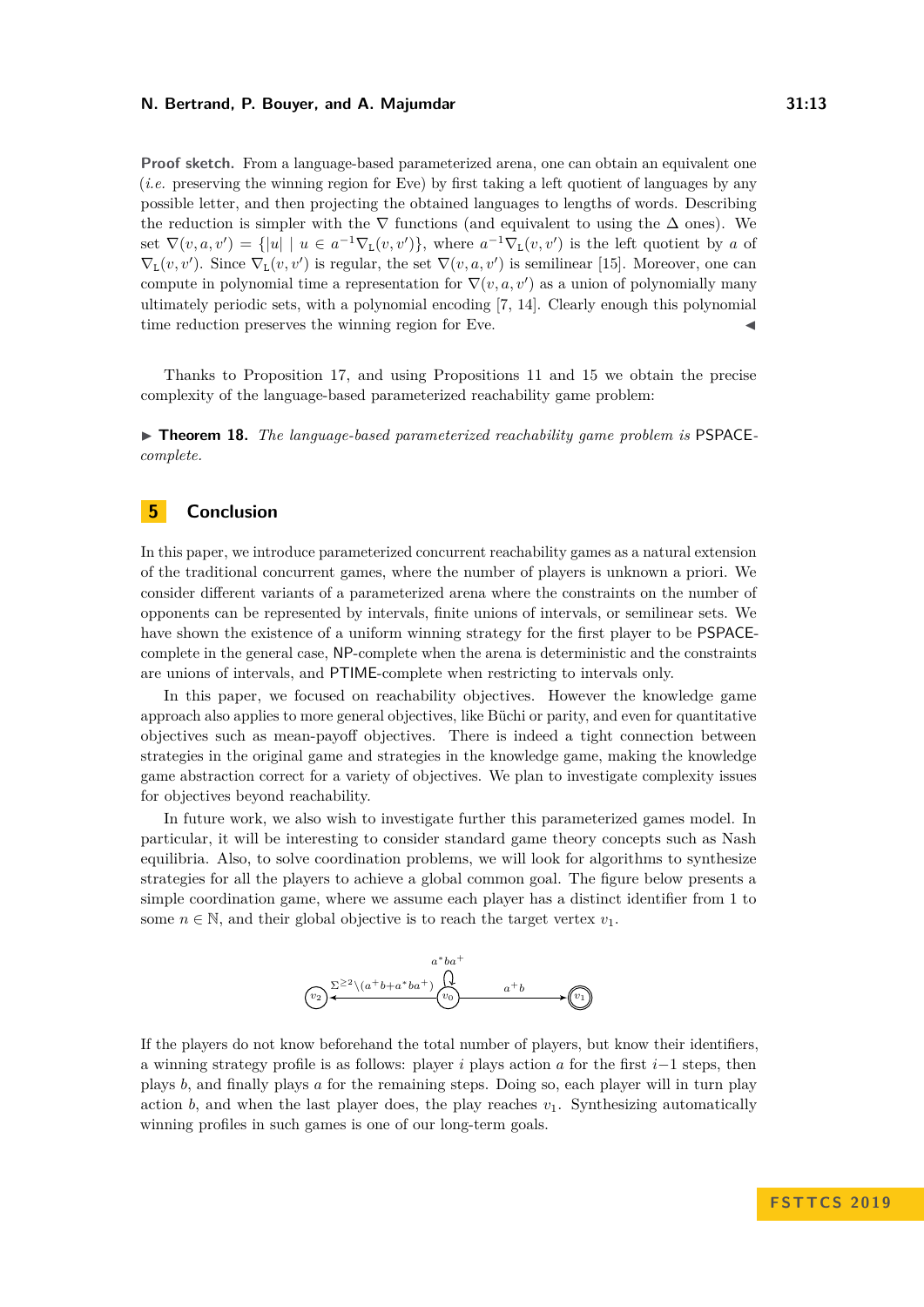#### **References**

- <span id="page-13-4"></span>**1** Luca de Alfaro, Thomas A. Henzinger, and Orna Kupferman. Concurrent Reachability Games. In *Proceedings of the 39th Annual Symposium on Foundations of Computer Science (FOCS'98)*, pages 564–575. IEEE Computer Society, 1998. [doi:10.1109/SFCS.1998.743507](https://doi.org/10.1109/SFCS.1998.743507).
- <span id="page-13-5"></span>**2** Rajeev Alur, Thomas A. Henzinger, and Orna Kupferman. Alternating-time Temporal Logic. *Journal of the ACM*, 49:672–713, 2002. [doi:10.1145/585265.585270](https://doi.org/10.1145/585265.585270).
- <span id="page-13-9"></span>**3** Nathalie Bertrand, Miheer Dewaskar, Blaise Genest, and Hugo Gimbert. Controlling a Population. In *Proceedings of the 28th International Conference on Concurrency Theory (CONCUR'17)*, volume 85 of *LIPIcs*, pages 12:1–12:16. Schloss Dagstuhl - Leibniz-Zentrum fuer Informatik, 2017. [doi:10.4230/LIPIcs.CONCUR.2017.12](https://doi.org/10.4230/LIPIcs.CONCUR.2017.12).
- <span id="page-13-8"></span>**4** Nathalie Bertrand, Paulin Fournier, and Arnaud Sangnier. Playing with Probabilities in Reconfigurable Broadcast Networks. In *Proceedings of the 17th International Conference on Foundations of Software Science and Computation Structure (FoSSaCS'14)*, volume 8412 of *Lecture Notes in Computer Science*, pages 134–148. Springer, April 2014. [doi:10.1007/](https://doi.org/10.1007/978-3-642-54830-7_9) [978-3-642-54830-7\\_9](https://doi.org/10.1007/978-3-642-54830-7_9).
- <span id="page-13-1"></span>**5** Roderick Bloem, Swen Jacobs, Ayrat Khalimov, Igor Konnov, Sasha Rubin, Helmut Veith, and Josef Widder. *Decidability of Parameterized Verification*. Synthesis Lectures on Distributed Computing Theory. Morgan & Claypool Publishers, 2015. [doi:10.2200/](https://doi.org/10.2200/S00658ED1V01Y201508DCT013) [S00658ED1V01Y201508DCT013](https://doi.org/10.2200/S00658ED1V01Y201508DCT013).
- <span id="page-13-7"></span>**6** Patricia Bouyer, Romain Brenguier, Nicolas Markey, and Michael Ummels. Pure Nash Equilibria in Concurrent Games. *Logical Methods in Computer Science*, 11(2:9), 2015. [doi:](https://doi.org/10.2168/LMCS-11(2:9)2015) [10.2168/LMCS-11\(2:9\)2015](https://doi.org/10.2168/LMCS-11(2:9)2015).
- <span id="page-13-13"></span>**7** Marek Chrobak. Finite Automata and Unary Languages. *Theoretical Computer Science*, 47(3):149–158, 1986. [doi:10.1016/0304-3975\(86\)90142-8](https://doi.org/10.1016/0304-3975(86)90142-8).
- <span id="page-13-11"></span>**8** Stephen A. Cook. The Complexity of Theorem-Proving Procedures. In *Proceedings of the 3rd Annual ACM Symposium on Theory of Computing (STOC'71)*, pages 151–158. ACM, 1971. [doi:10.1145/800157.805047](https://doi.org/10.1145/800157.805047).
- <span id="page-13-2"></span>**9** Giorgio Delzanno. Constraint-Based Verification of Parameterized Cache Coherence Protocols. *Formal Methods in System Design*, 23(3):257–301, 2003. [doi:10.1023/A:1026276129010](https://doi.org/10.1023/A:1026276129010).
- <span id="page-13-0"></span>**10** Javier Esparza. Keeping a Crowd Safe: On the Complexity of Parameterized Verification (Invited Talk). In *Proceedings of the 31st International Symposium on Theoretical Aspects of Computer Science (STACS'14)*, volume 25 of *LIPIcs*, pages 1–10. Schloss Dagstuhl - Leibniz-Zentrum fuer Informatik, 2014. [doi:10.4230/LIPIcs.STACS.2014.1](https://doi.org/10.4230/LIPIcs.STACS.2014.1).
- <span id="page-13-6"></span>**11** Dana Fisman, Orna Kupferman, and Yoad Lustig. Rational Synthesis. In *Proceedings of the 16th International Conference on Tools and Algorithms for the Construction and Analysis of Systems (TACAS'10)*, volume 6015 of *Lecture Notes in Computer Science*, pages 190–201. Springer, 2010. [doi:10.1007/978-3-642-12002-2\\_16](https://doi.org/10.1007/978-3-642-12002-2_16).
- <span id="page-13-10"></span>**12** Erich Grädel, Wolfgang Thomas, and Thomas Wilke, editors. *Automata, Logics, and Infinite Games: A Guide to Current Research*, volume 2500 of *Lecture Notes in Computer Science*. Springer, 2002. [doi:10.1007/3-540-36387-4](https://doi.org/10.1007/3-540-36387-4).
- <span id="page-13-3"></span>**13** Igor Konnov, Helmut Veith, and Josef Widder. What You Always Wanted to Know About Model Checking of Fault-Tolerant Distributed Algorithms. In *Proceedings of the 10th International Andrei Ershov Informatics Conference (PSI'15)*, volume 9609 of *Lecture Notes in Computer Science*, pages 6–21. Springer, 2015. [doi:10.1007/978-3-319-41579-6\\_2](https://doi.org/10.1007/978-3-319-41579-6_2).
- <span id="page-13-14"></span>**14** Andrew Martinez. Efficient Computation of Regular Expressions from Unary NFAs. In *Proceedings of the 5th International Workshop on Descriptional Complexity of Formal Systems (DCFS'02)*, pages 174–187. Department of Computer Science, The University of Western Ontario, Canada, 2002.
- <span id="page-13-12"></span>**15** Rohit Parikh. On Context-Free Languages. *Journal of the ACM*, 13(4):570–581, 1966. [doi:10.1145/321356.321364](https://doi.org/10.1145/321356.321364).